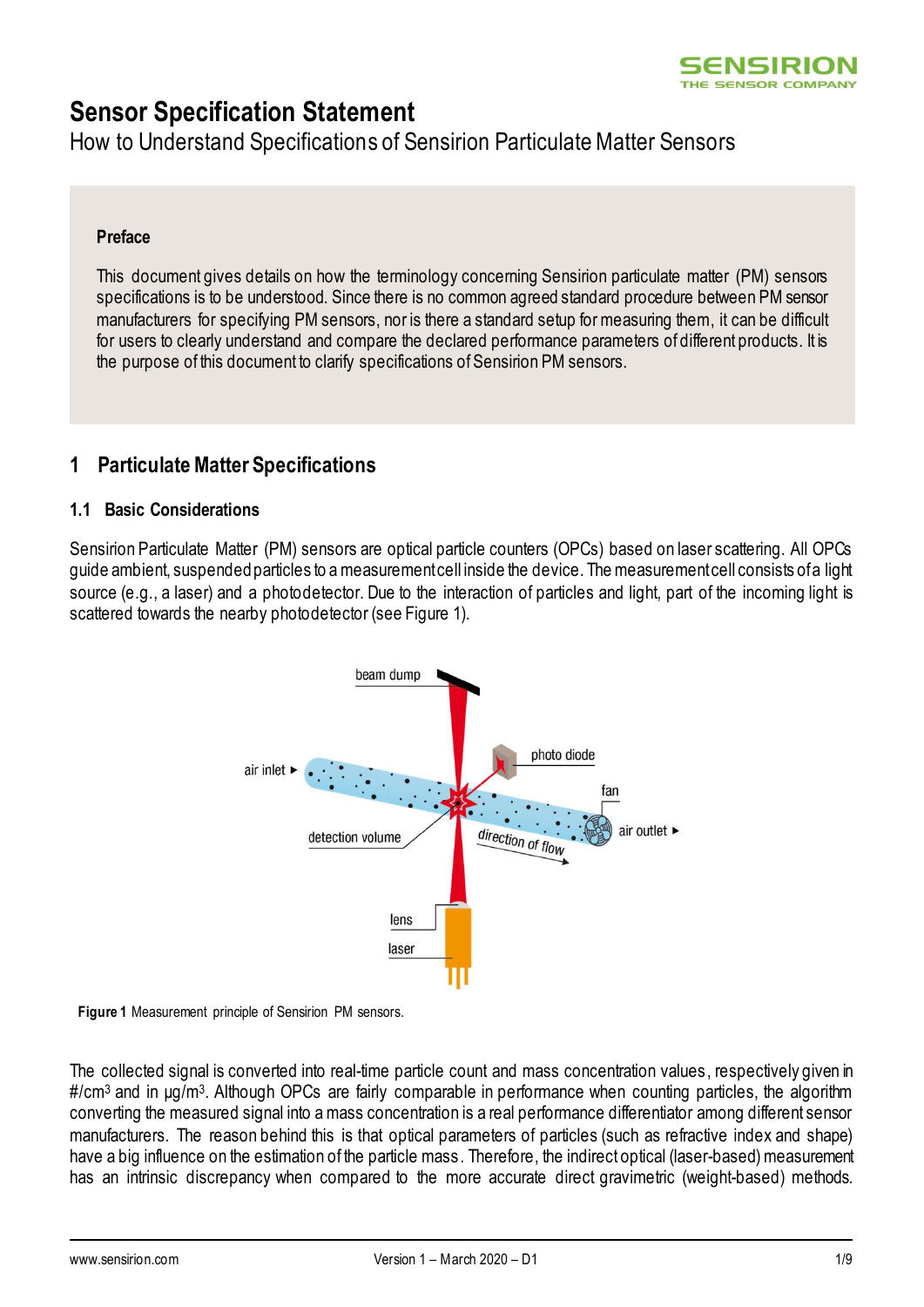

However, in order to make PM sensors applicable to commercial products and ease our lives at reasonable cost, OPCs are the most convenient and practical technology implementation.

In order to understand clearly how a PM sensor performs, specifications must be brought to a simple understanding that can be tested with standard equipment. It is clear that such a simple understanding leaves some grey areas, which are not fully covered. Still, a specification shall give the user a reliable tool to understand the sensors and design his own devices accordingly.

#### **1.2 Sensirion PM Sensor Calibration and Reference Equipment**

Sensirion PM sensors are calibrated using regularly maintained and aligned high-end reference instruments (e.g., the TSI Optical Particle Sizer Model 3330 or the TSI DustTrak™ DRX 8533), in order to guarantee the smallest possible batch-to-batch variation. For this reason, it is always possible to measure and reproduce the sensors specification values on Sensirion's measurement equipment, as well as compare the sensors' output to the output of these reference instruments. However, although the user might use reference instruments with the same model number and manufacturer as Sensirion to compare numerically such outputs, there might be situations those instruments show considerable output differences among each other (often more than 20% of the measured value). This can be caused by many factors like different reference instrument configurations, reference drift over time, heavy dust exposure during usage, irregular or missing maintenance or even differences in the recalibration procedures used by different laboratories during regular device maintenance.

In order to provide the user with a practical and easily reproducible tool to verify Sensirion PM sensors performance, "precision" is chosen as main sensor specification, instead of "accuracy". Nevertheless, each and every outgoing Sensirion PM sensor is verified and sorted after calibration using the regularly maintained and aligned reference instruments and aerosols as indicated in the datasheet.

For a simple but thorough understanding, the precision of PM sensors may be divided into two different contributions: calibration precision and long-term drift.

#### **1.3 Calibration precision**

Calibration precision, also referred to as "precision error", "between-parts variation" or "device-to-device variation" (short "D2D"), is the main component of the precision specification. It provides information on the output deviation of an individual sensor compared to the average output of a group of sensors, such as a batch, at the time of calibration. Major causes for tolerance on calibration precision are physical variations such as aerosol homogeneity, environmental conditions, repeatability and stability of the calibration reference, and stability of the sensors. Using this definition, the calibration precision is independent of the individual reference characteristic, as long as it delivers repeatable readings.

Sensirion specifies calibration precision in the following way:

**Precision:** measured output deviation of an individual sensor against the output average of a sensor batch. The product complies with the specification, if the measured values are located inside the precision limits (Conditions: 25°C and nominal supply voltage, unless otherwise stated).

#### **1.4 Measuring calibration precision**

Calibration precision is determined by running all the sensors in the batch simultaneously and in the same decaying aerosol concentration transient (from high to low concentration). For the determination of calibration precision in a certain concentration range, a time-averaged concentration is extracted from the same time period for all sensors. In order to filter out the impact of the statistical noise of the measurement, the time period for the average needs to be at least 150 seconds long, starting from any time instant after the aerosol in the test chamber is homogeneous and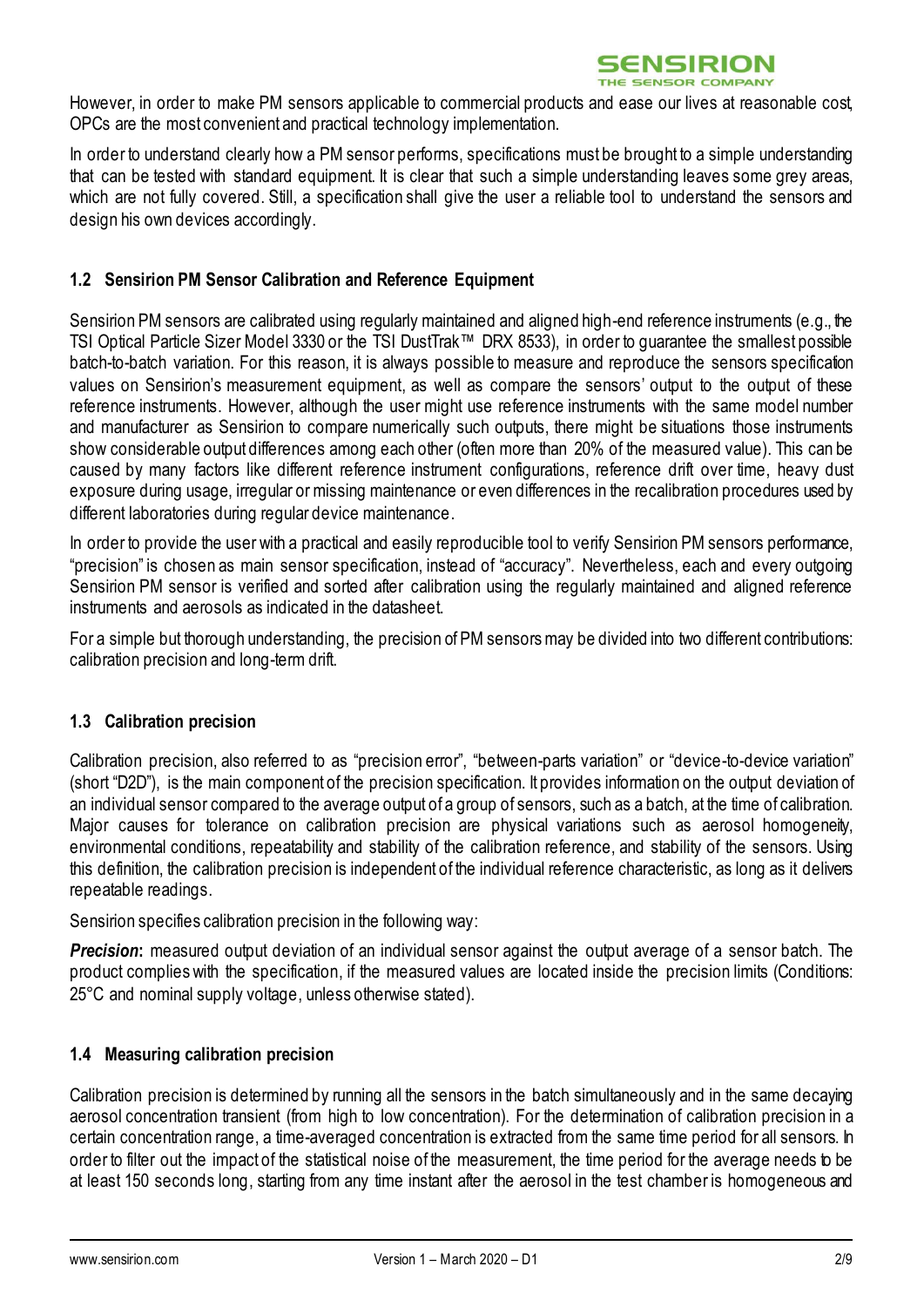

stable. An example of the extraction of the time-averaged concentration value for precision evaluation is shown for one sensor i[n Figure 2](#page-2-0) and for several sensors (e.g., all sensors in a batch) in [Figure 3.](#page-2-1)





<span id="page-2-0"></span>**Figure 2:** Extraction of the time-averaged mass concentration value  $(\overline{MC_t})$  for a Sensirion PM sensor. In order to filter out the impact of the statistical noise of the measurement, concentration is averaged over a time period ∆t.

<span id="page-2-1"></span>**Figure 3:** Extraction of the time-averaged mass concentration values  $(\overline{MC_t})$  for several Sensirion PM sensors. In order to evaluate precision, sensors are individually averaged over the same time period ∆t and  $\overline{MC}_t$  values are collected in a distribution.

From a group of sensors an average value and maximum deviation of the time-averaged concentration values can be determined. The deviation from the average value is defined as "precision". With these values the compliance of precision limits can be checked – see [Figure 4](#page-2-2) and [Figure 5.](#page-2-3)



<span id="page-2-2"></span>Figure 4: Extracted distribution of sensor deviation around average. *Max. range*must fit into specification band (see also [Figure 5\)](#page-2-3).  $\overline{MC}$  denotes the sensor sample average.



<span id="page-2-3"></span>**Figure 5:** Examples for sensor distributions complying (left) side) or not complying (right side) with the specified precision range. Open dots represent average values. Error bars denote *max. range* and must stay within precision limits.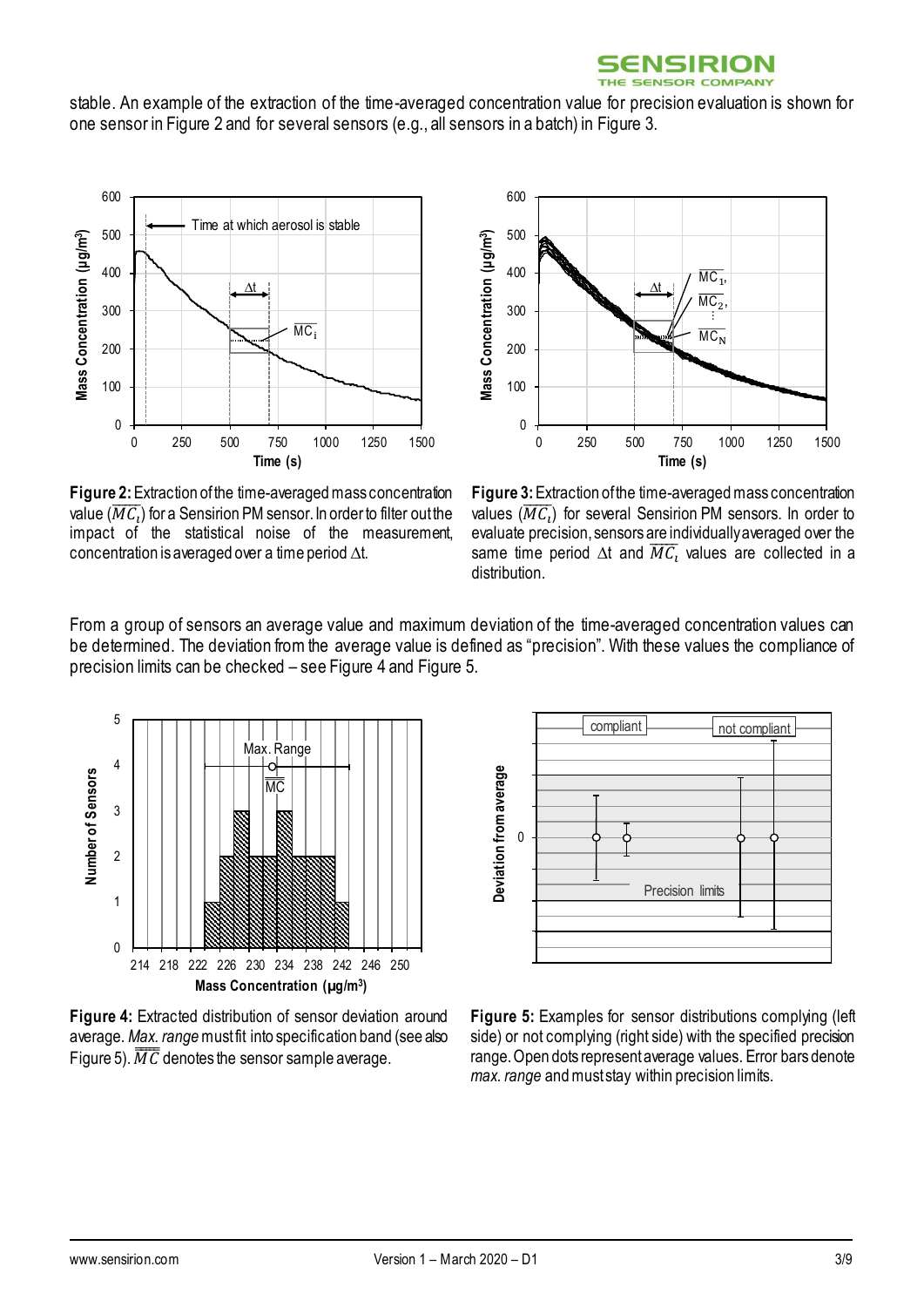

#### **1.5 Verification aerosol and calibration accuracy**

As mentioned above, it is often not possible to quantitatively compare the sensors output to the output of different high-end reference instruments around the world, as these high-end devices might show considerable output differences among each other (often more than 20% of the measured value)if not properly configured and maintained.

Sensirion ensures proper maintenance and alignment of internal reference instruments in order to verify and sort 100% of the sensors after calibration. This verification process takes place by comparing the numerical output of the sensor to the numerical output of Sensirion's regularly maintained and aligned reference instruments, using the sensor output and aerosol as indicated in the product datasheet (e.g., PM2.5 and KCl). Aim of this process is to verify the sensor deviation against these references, or, in other words, the calibration "accuracy".

#### **1.6 Performance of PM4 and PM10**

One of the limiting aspects of today's laser based particulate matter sensors is their limited detection rate with respect to the actual sampling volume. While more expensive instruments are often configured to count each and every particle in the sampling volume, low cost sensors only capture a much small fraction of the aerosol particles (e.g.3-5%) and therefore heavily rely on statistics and extrapolation. The number count density of the PM10 fraction of typical aerosols is extremely low; therefore, PM10 cannot be measured directly by low cost PM sensors. To give an example, an artificial aerosol with particles having a diameter of 8µm contains 500 times less particles compared to an aerosol with 1µm particles at the same particulate mass level. In order to measure PM10 with the same precision as PM1.0, a low cost PM sensor would have to integrate over many hours to obtain enough statistics. Therefore, the PM4.0 and PM10 outputs of Sensirion's PM sensors are estimated from PM0.5, PM1.0 and PM2.5 measurements considering typical aerosol profiles instead of being based on "real" raw data events from large particles.

## **2 Electrical specifications**

#### **2.1 Supply voltage**

The *Supply Voltage (VDD)* range is defined with an upper and a lower limit plus a typical value. Any supply voltage in that range may be used for continuous operation. Absolute maximum voltages, which may be applied during limited time, for some sensors are specified in the respective Datasheet. The typical value defines the supply voltage at which the sensors are calibrated and at which outgoing quality control is performed.

### **2.2 Current and Energy Consumption**

In operation the sensor pulls a certain *Supply Current, IDD*. This current is different for different modes, e.g., sleep, idle and measurement. Furthermore, in the sample of sensors there is a certain variation of current consumption – the average is specified as typical value while with minimum and maximum values the upper and lower limit is defined.

## **3 Acoustic Emission Level**

#### **3.1 Basic Considerations**

Acoustic emission level provides information on the acoustic sound pressure level (SPL) caused by the sensor. The main sources of acoustic noise forOPCs and PM sensors for the mass-market are the mechanical moving parts, such as the blower fan, as well as the vibrations of the enclosure of the package. Sensirion high precision manufacturing assembly line ensures high quality packaging, limiting acoustic noise arisen from vibration of the sensor enclosure. For what concerns the fan, best-ofclass components are chosen for Sensirion PM sensors. Then, it is important to note that an additional and unwanted external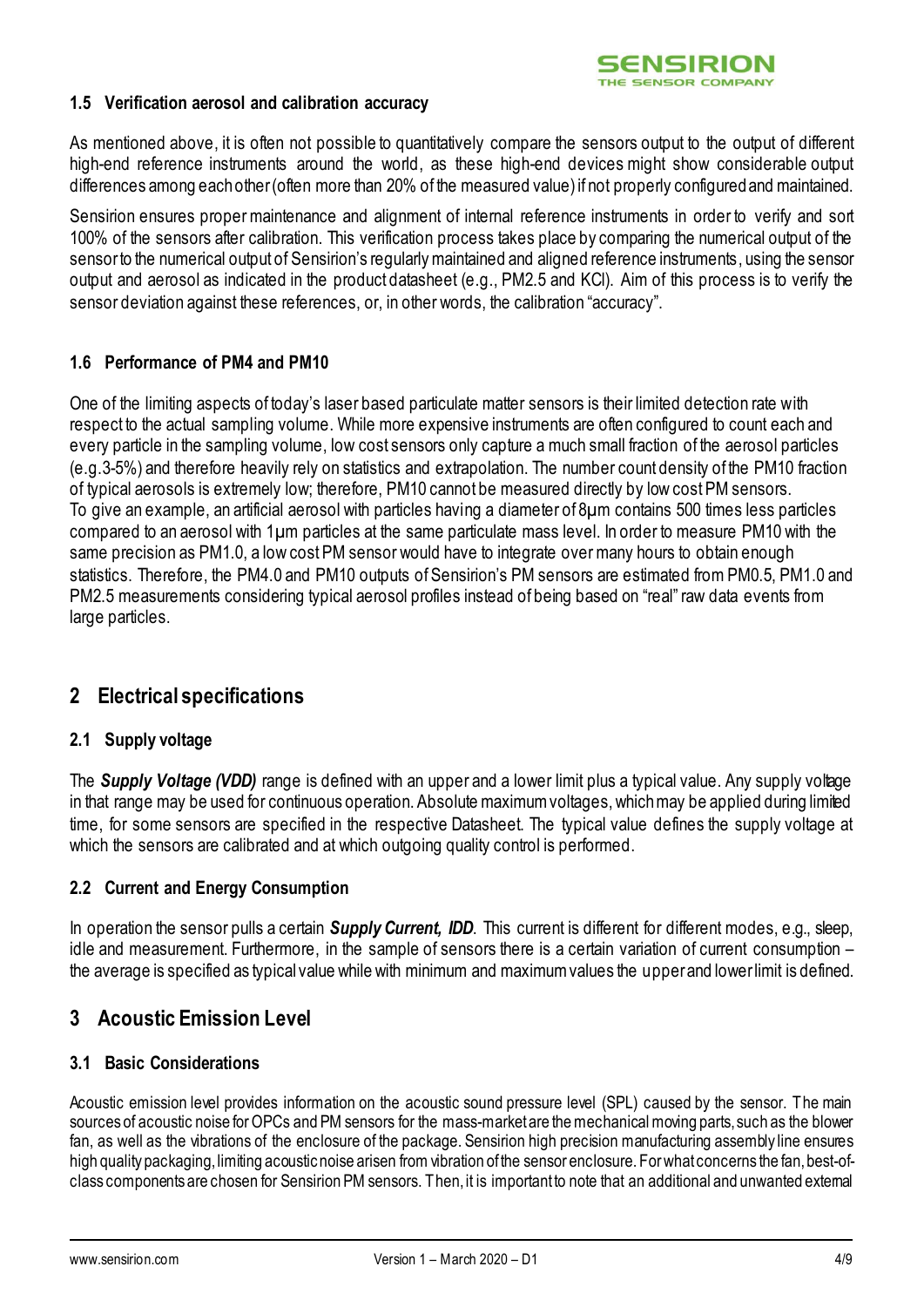

source of acoustic noise may come from the mechanical coupling between the sensor and the fixations, which can be reduced by a proper mechanical design and assembly $^2$ .

#### **3.2 Acoustic Emission Level**

SPL is a [logarithmic measure](https://en.wikipedia.org/wiki/Level_(logarithmic_quantity)) of the effective pressure of a sound relative to a reference value, and it is defined by the formula:

$$
L_p \text{ [dB]} = 20 \log_{10} \left(\frac{p}{p_0}\right)
$$

p is the sound pressure, and  $\bm{{\mathsf{p}}}_0$  represents the reference sound pressure (i.e., 20 µPa), which is often considered as the [threshold of human hearing](https://en.wikipedia.org/wiki/Threshold_of_human_hearing). Note that the lower limit of audibility corresponds to 0 dB. To match the human perception of sound, the so called A-weighting, abbreviated as dB(A), is applied to the measured SPL, which is valid for SPLs up to 55 dB. The SPL is typically characterized according to IEC 61672-1 standard inside an anechoic chamberwith very low background noise.

The acoustic emission limits of SPSxx products are specified at 25°C, nominal supply voltage and normal measurement mode, unless otherwise stated.

For this characterization method, an acoustic analyzer Brüel & Kjaer 2250 with calibrated microphone 4189 is operated in an anechoic chamber with a background noise of < 19 dB(A). Each sensor is suspended in the air with the blower outlet centered below a microphone (se[e Figure 6\)](#page-4-0).



<span id="page-4-0"></span>**Figure 6:** Measurement setup for the acoustic emission level test.

The sound emission of the module is logged every second over a period of 90 s (i.e., 90 data points) with a recording quality of 20 kHz and a resolution of 24 bit.

Fluctuations of the sound pressure are smoothened by using the equivalent continuous sound level LAeq. LAeq is the logarithm of the ratio of a time-mean-square, A-frequency weighted sound pressure for a stated time period (1s for our measurement) to the square of the reference sound pressure of 20 μPa.

While the first 70 s of the measurement are used for stabilization (warm up, stabilizing the fan speed), the successive 20 s (i.e., 20 data points) are taken to calculate the median of the LAeq.

An example of acoustic emission level measurement for a Sensirion PM sensor is shown i[n Figure 7.](#page-5-0) The y-axis shows the LAeq value in dB(A) whereas the x-axis shows the time elapsed from the beginning of the test in seconds.

l

<sup>2</sup> For further details, please refer to the document "Sensirion Particulate Matter Mechanical Design and Assembly Guidelines".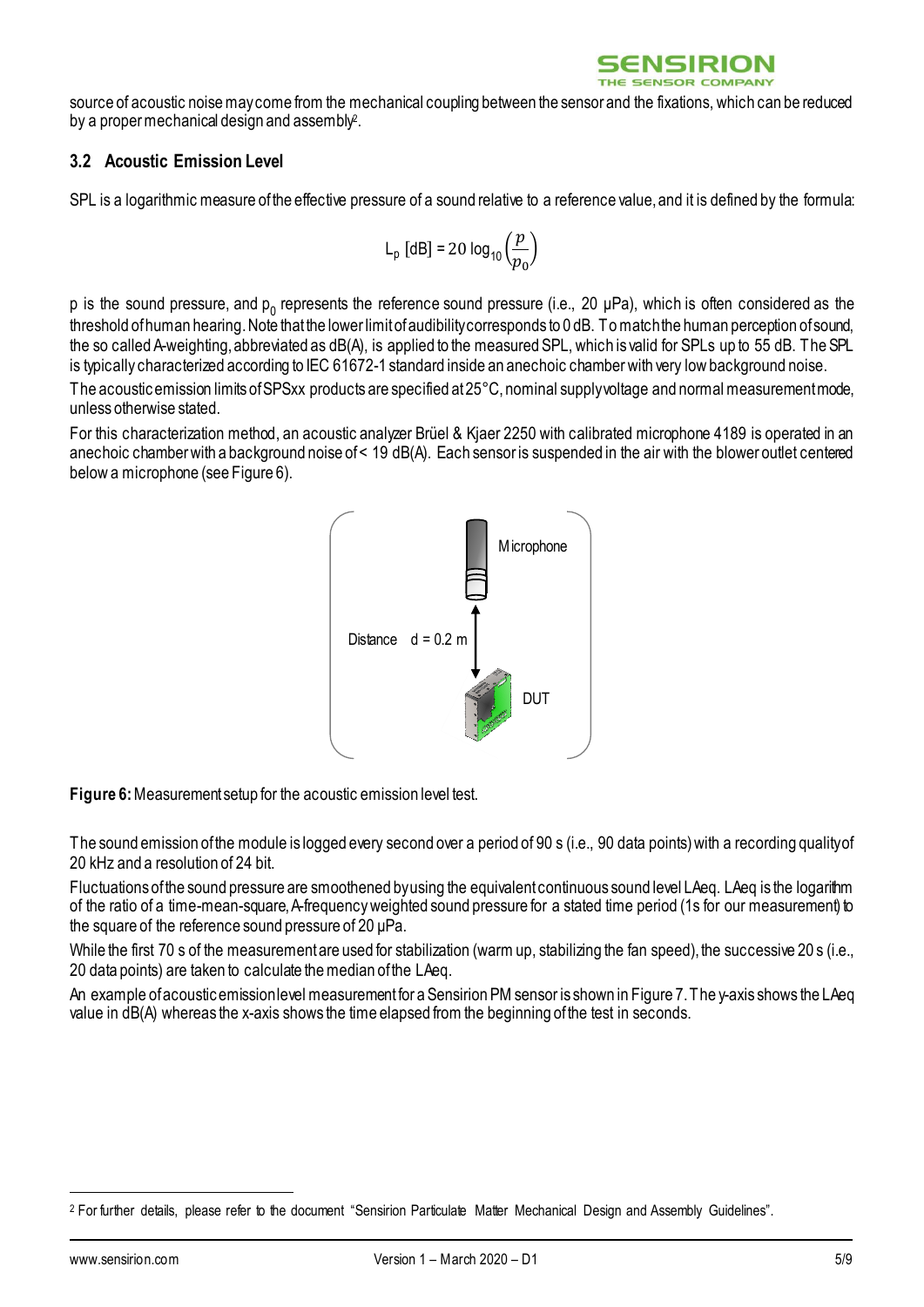



<span id="page-5-0"></span>**Figure 7:** Measurement data for acoustic emission level in dB(A) for the typical SPSxx PM sensor at a distance of 0.2 meters.

# **4 Long-Term Drift**

### **4.1 Basic Considerations**

Long-term drift applies to *precision* and *acoustic emission level* specifications.

Concerning *precision*, the sensor aging may lead to drift of the measured value compared to initial operation. Such a long-term drift may move to the upper or lower side or may change direction in the course of time. The long -term drift value denotes the drift (i.e., the increase) of the precision limits per year.

Concerning *acoustic emission level*, the sensor aging may lead to drift of the measured level compared to initial operation. Such a long-term drift is usually positive: it moves to the upper side in the course of time, i.e., the sensor acoustic emission level increases. The long-term drift value denotes the drift (i.e., the increase) of the level limit per year.

### **4.2 Verification of Long-Term Drift**

In the case of Sensirion PM sensors, long-term drift is verified by exposing a sample of sensors to several aging tests, as described below.

### **4.3 High Temperature Operating Lifetime (HTOL)**

HTOL is a thermally activated aging test where sensors are operated at elevated temperature for a defined test duration (e.g. 60°C, 1000 hours) in order to simulate a much longer lifespan at typical operation conditions (25°C). The test duration for accelerated aging conditions can be calculated following JESD22-A108F.

### **4.4 High Temperature Humidity Bias (THB)**

THB is a temperature and humidity activated aging test where sensors are operated at elevated temperature and humidity levels for a defined test duration (e.g., 60°C, 90 %RH, 860 hours) in order to simulate a much longer lifespan. The test duration for accelerated aging conditions can be calculated following JESD22-A101D.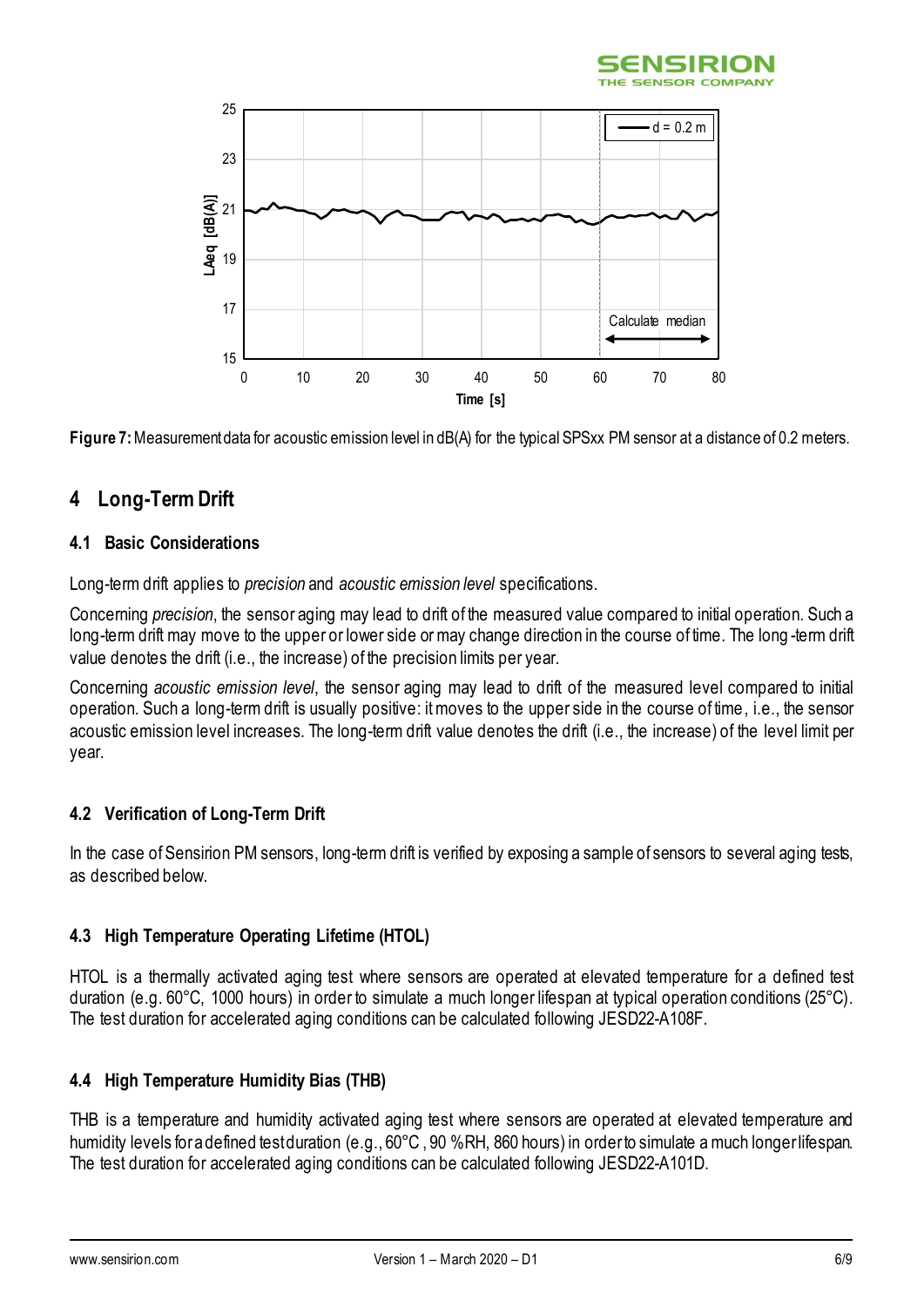

### **4.5 Temperature Cycling (TC)**

TC is a thermo-mechanically activated aging test. Sensors are operated in repeated low and high temperature cycles (e.g. 380 cycles, -40 °C/ +60°C, 30 minutes, each) to simulate typical cyclical exposure over lifetime. The typical temperature difference that is being simulated can be calculated following JESD22-A104E.

#### **4.6 Resistance to Dust (RD)**

RD is an environmentally activated aging test, where sensors are exposed to a very high PM concentration level in order to simulate dust exposure over lifetime. The test conditions are calculated such, that an indoor PM concentration of approx. 44 μg/m<sup>3</sup> over 10 years is achieved. This level corresponds to a literature level of average indoor PM concentration during operation in Beijing<sup>3</sup>.

l

<sup>3</sup> From "Characteristics of PM2.5 mass concentrations and chemical species in urban and background areas of China: emerging results from the CARE-China network" (Liu et al, 2018): [https://doi.org/10.5194/acp-18-8849-2018.](https://doi.org/10.5194/acp-18-8849-2018)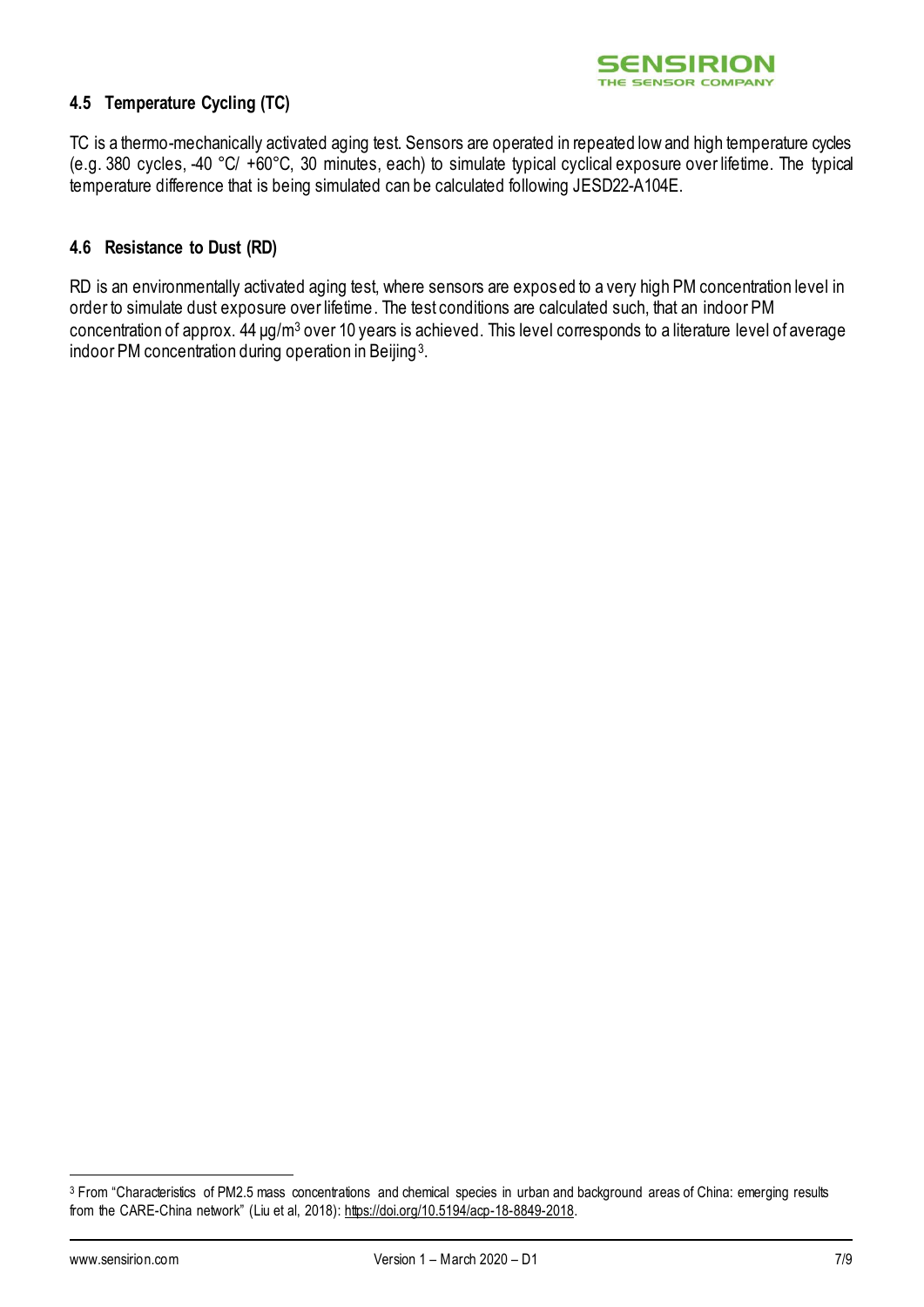

## **Revision History**

| Date              | Version | Page(s) | hanges                               |
|-------------------|---------|---------|--------------------------------------|
| 2020<br>23. March |         | All     | $\cdots$<br><b>Inital</b><br>version |

## **Important Notices**

**Warning, Personal Injury**

**Do not use this product as safety or emergency stop devices or in any other application where failure of the product could result in personal injury. Do not use this product for applications other than its intended and authorized use. Before installing, handling, using or servicing this product, please consult the data sheet and application notes. Failure to comply with these instructions could result in death or serious injury.** If the Buyer shall purchase or use SENSIRION products for any unintended or unauthorized application, Buyer shall defend, indemnify and hold harmless SENSIRION and its officers, employees, subsidiaries, affiliates and distributors against all claims, costs, damages and expenses, and reasonable attorney fees arising out of, directly or indirectly, any claim of personal injury or death associated with such unintended or unauthorized use, even if SENSIRION shall be allegedly negligent with respect to the design or the manufacture of the product.

#### **ESD Precautions**

The inherent design of this component causes it to be sensitive to electrostatic discharge (ESD). To prevent ESD-induced damage and/or degradation, take customary and statutory ESD precautions when handling this product. See application note "ESD, Latchup and EMC" for more information.

#### **Warranty**

SENSIRION warrants solely to the original purchaser of this product for a period of 12 months (one year) from the date of delivery that this product shall be of the quality, material and workmanship defined in SENSIRION's published specifications of the product. Within such period, if proven to be defective, SENSIRION shall repair and/or replace this product, in SENSIRION's discretion, free of charge to the Buyer, provided that:

- notice in writing describing the defects shall be given to SENSIRION within fourteen (14) days after their appearance;
- such defects shall be found, to SENSIRION's reasonable satisfaction, to have arisen from SENSIRION's faulty design, material, or workmanship;
- the defective product shall be returned to SENSIRION's factory at the Buyer's expense; and
- the warranty period for any repaired or replaced product shall be limited to the unexpired portion of the original period.

This warranty does not apply to any equipment which has not been installed and used within the specifications recommended by SENSIRION for the intended and proper use of the equipment. EXCEPT FOR THE WARRANTIES EXPRESSLY SET FORTH HEREIN, SENSIRION MAKES NO WARRANTIES, EITHER EXPRESS OR IMPLIED, WITH RESPECT TO THE PRODUCT. ANY AND ALL WARRANTIES, INCLUDING WITHOUT LIMITATION, WARRANTIES OF MERCHANTABILITY OR FITNESS FOR A PARTICULAR PURPOSE, ARE EXPRESSLY EXCLUDED AND DECLINED. SENSIRION is only liable for defects of this product arising under the conditions of operation provided for in the data sheet and proper use of the goods. SENSIRION explicitly disclaims all warranties, express or implied, for any period during which the goods are operated or stored not in accordance with the technical specifications.

SENSIRION does not assume any liability arising out of any application or use of any product or circuit and specifically disclaims any and all liability, including without limitation consequential or incidental damages. All operating parameters, including without limitation recommended parameters, must be validated for each customer's applications by customer's technical experts. Recommended parameters can and do vary in different applications. SENSIRION reserves the right, without further notice, (i) to change the product specifications and/or the information in this document and (ii) to improve reliability, functions and design of this product.

Copyright © 2020, by SENSIRION. CMOSens® is a trademark of Sensirion. All rights reserved